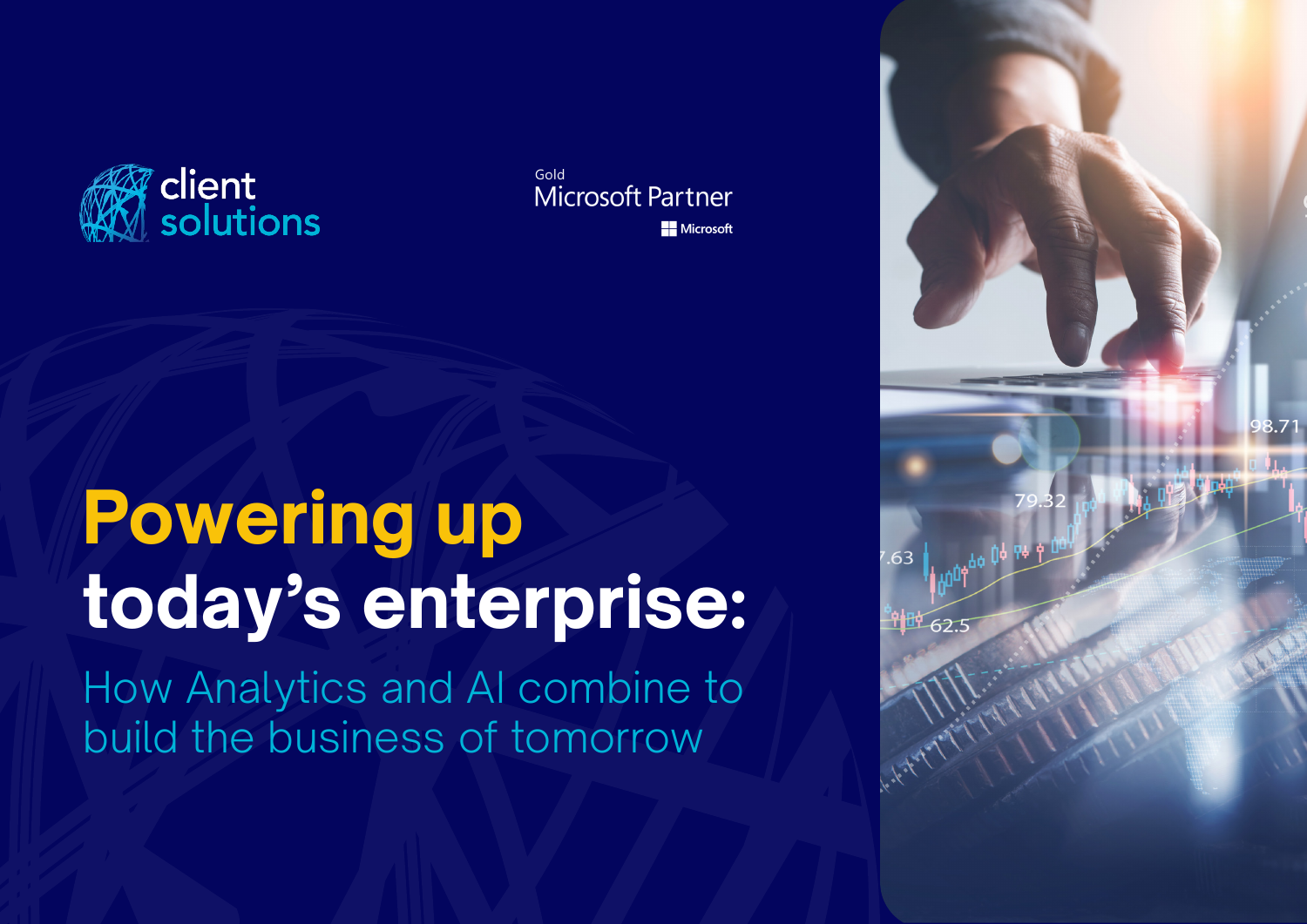# **Content**

| <b>Introduction</b>                    | 03 |
|----------------------------------------|----|
| Power of BI and AI                     | 04 |
| Value of Analytics & Al                | 07 |
| Client Solutions - How we can help     | 09 |
| Powering up IPB Insurance (case study) | 12 |
| <b>About Client Solutions</b>          | 16 |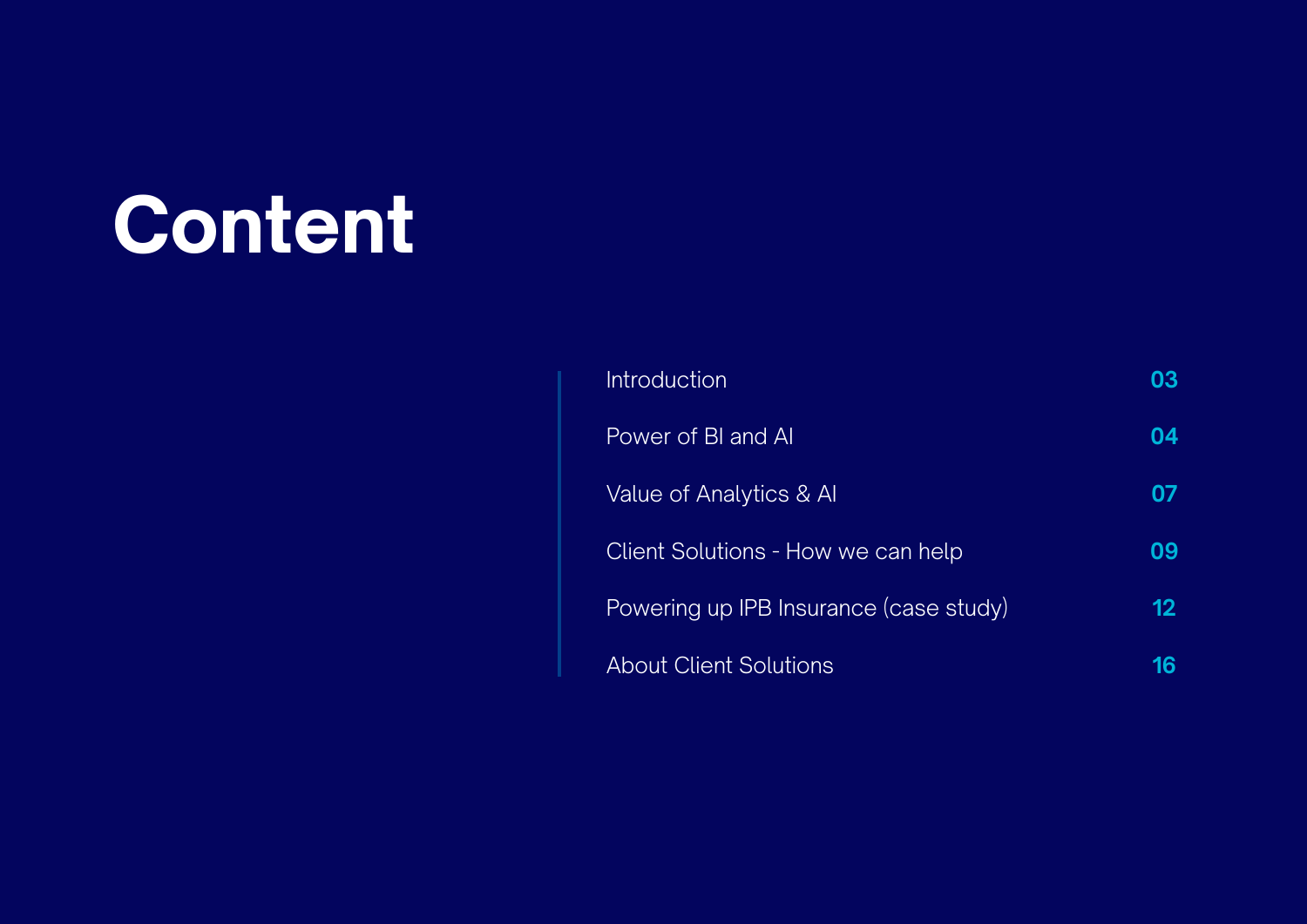#### **INTRODUCTION**

# **Powering up the speed of business**



What is unique about the disruption happening in business today is the rapid pace of change. During past revolutions, firms had many years, even decades, to adapt. Today, that is no longer the case. One indicator of just how fast the landscape is changing is the longevity of companies on the S&P 500, an index of leading US companies.

Roughly a hundred years ago, the average lifespan of a company listed on the S&P 500 was 67 years. Today, that same average lifespan has decreased to just 15 years. This demonstrates that it is becoming harder for companies to stay ahead and experts believe that we'll see this trend continue.

The bottom line is today's organisations must adapt quickly to change, using new technologies that fuel competitive advantage, or risk getting left behind. That's why it's imperative to make the most of your data, the cloud and your intelligence capabilities; all of which help companies accelerate their speed of business through smarter decision-making and faster execution.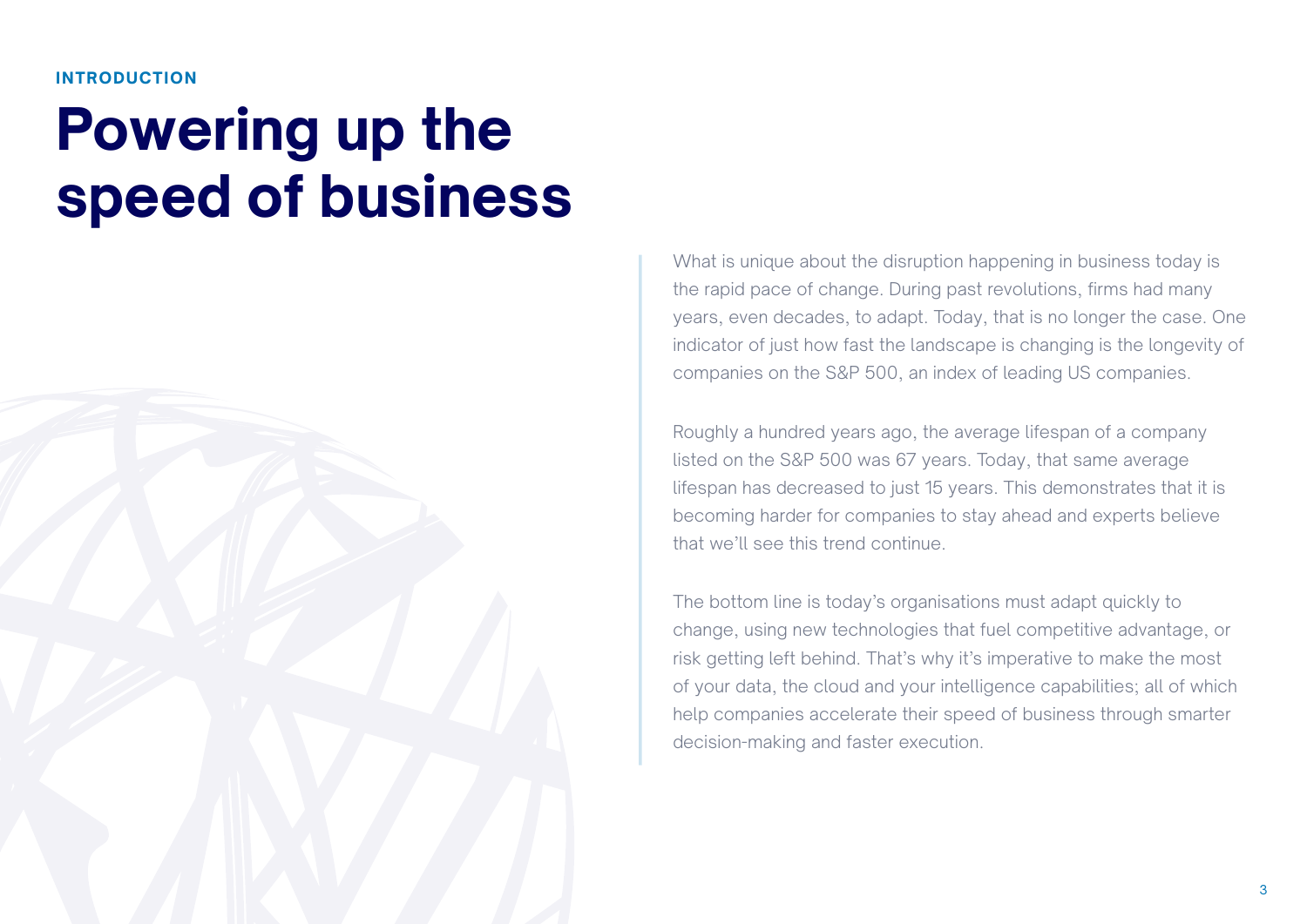## **Power of BI and AI**

Most businesses today recognise that data is one of their most important assets. They know that data is the key to success and competitive advantage in this digital age, yet most companies do not harness data effectively.

Organisations with trusted, high quality data will:

- Enhance customer experience across all channels
- Optimise operational costs and improve productivity and performance
- Increase or open new revenue streams and new sources of growth
- Address regulatory needs through real-time insights
- Enhance value creation through changing operational models and customer initiatives

## **Secure, compliant and scalable**

- **◯** Own, protect & control your data
- $\odot$  Facilitate compliance requirements, from global and industry-specific compliance standards to country-specific standards
- $\odot$  Grow your business effortlessly with highly scalable and performant data services
- **⊙** ML-based automatic index tuning

## **Works with what you have**

- $\odot$  Get the most from all your data
- Maximise your existing investments
- Build on and leverage innovation

## **Faster, more accurate insights**

- 2x-10x improved performance
- $\odot$  Reduce time-to-value. Simplify access to machine learning models and transition seamlessly from experimentation to production
- $\odot$  Redefine interaction through AI with Speech, Vision, Language and Search APIs that are built on decades of research & investment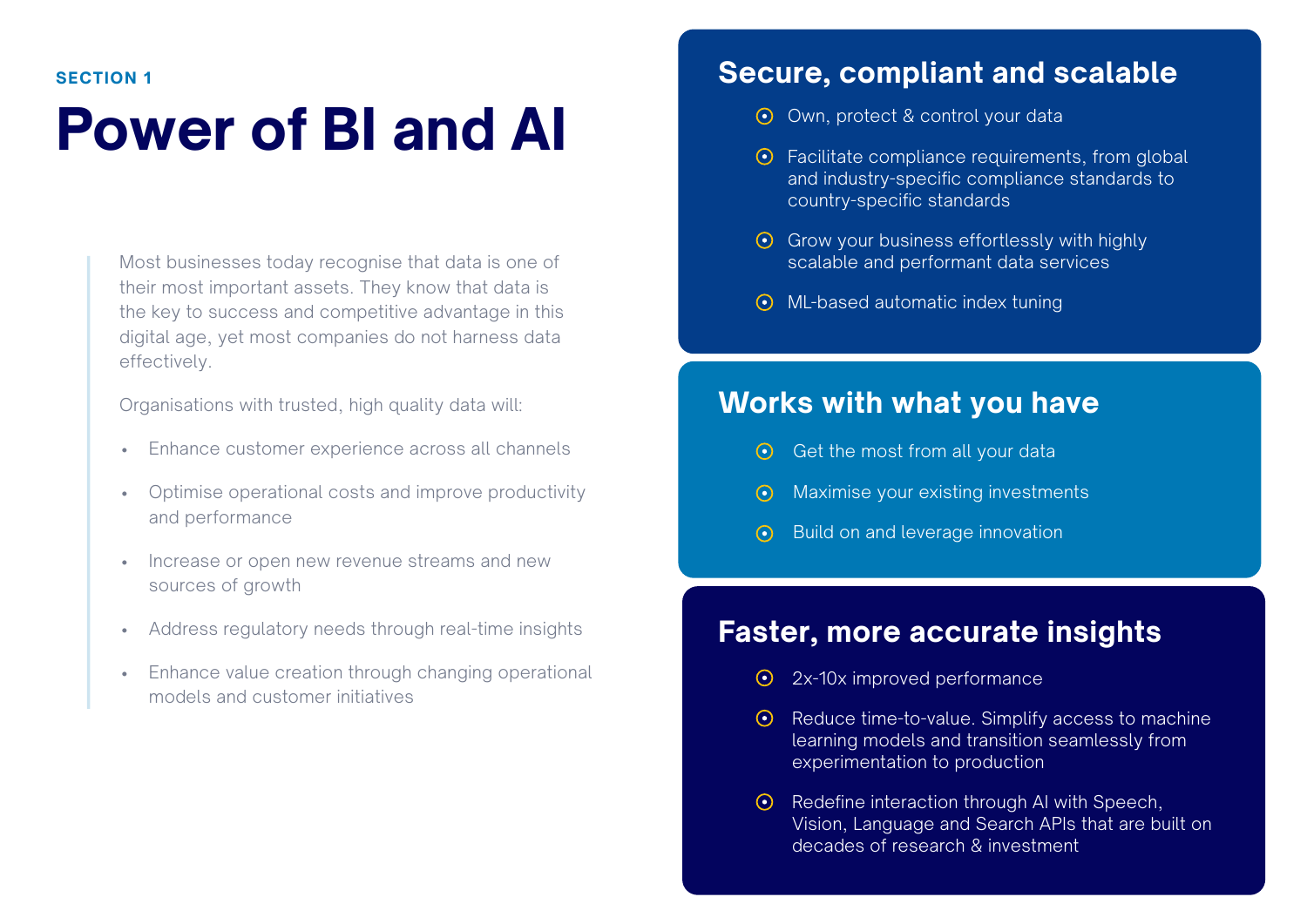## **Why Azure and Power BI SECTION 1**

## **Maximise your ROI from Analytics & AI investment**

Forrester's 2019 "Total Economic Impact of Microsoft Azure Analytics with Power BI" report found that the returns from Analytics and AI investment were as follows

### **Why Azure Machine Learning is best way to transform your business with the power of AI**



"Forecast: The Business Value of Artificial Inteligence, Worldwide, 2017-2025", Gartner, April 2018.

**271%** return on initial return on initial **60%** 

increased customer satisfaction

**27%** faster time

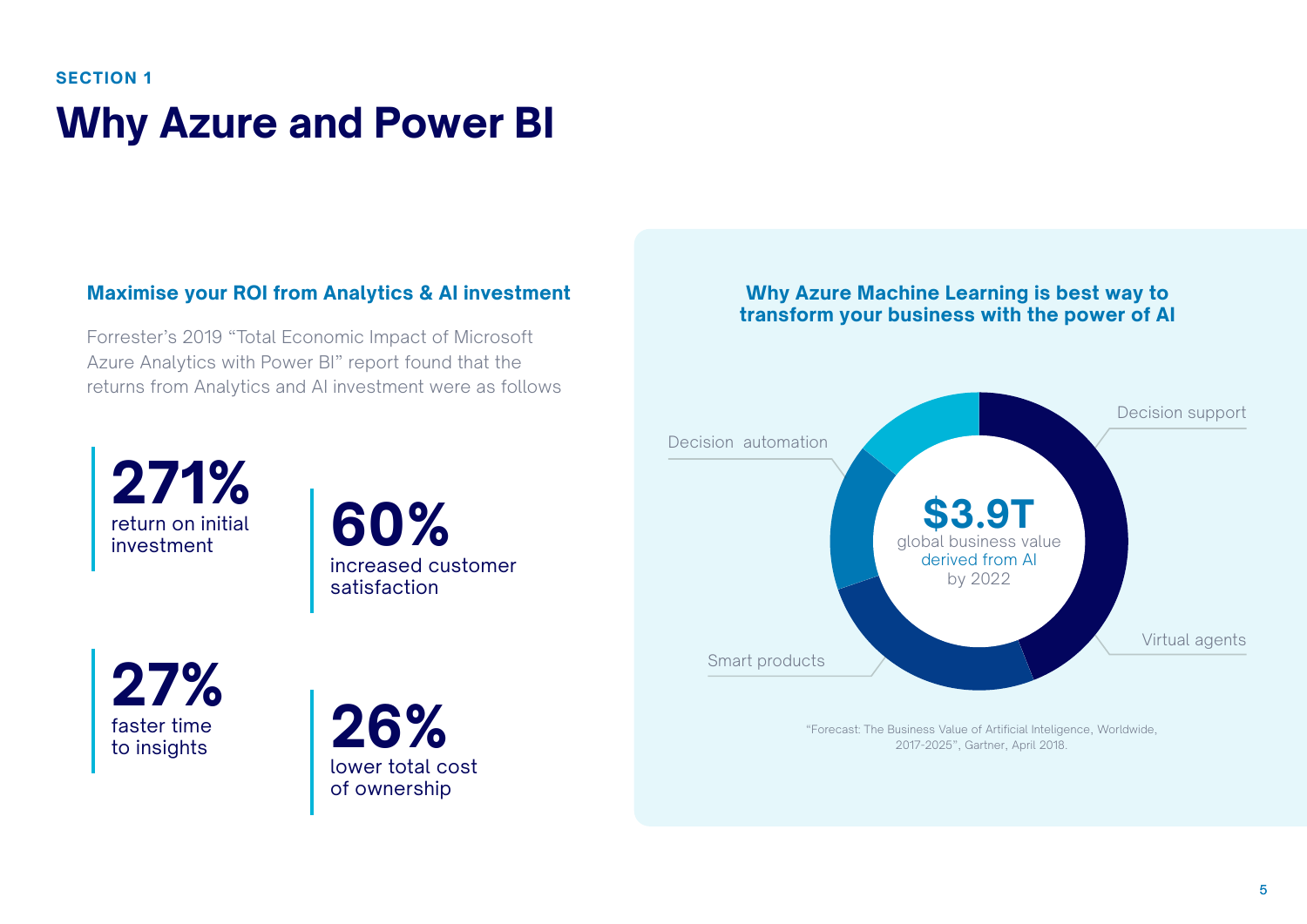## **Azure Machine Learning is the proven solution for predictive analytics**

Intelligent solutions will enable differentiation, deepen engagement, automate and provide better predictable outcomes. Managing your data and processes more effectively will help drive innovation and intelligence throughout your organisation.

These solutions and processes help drive innovation and intelligence throughout you or your customers' businesses.

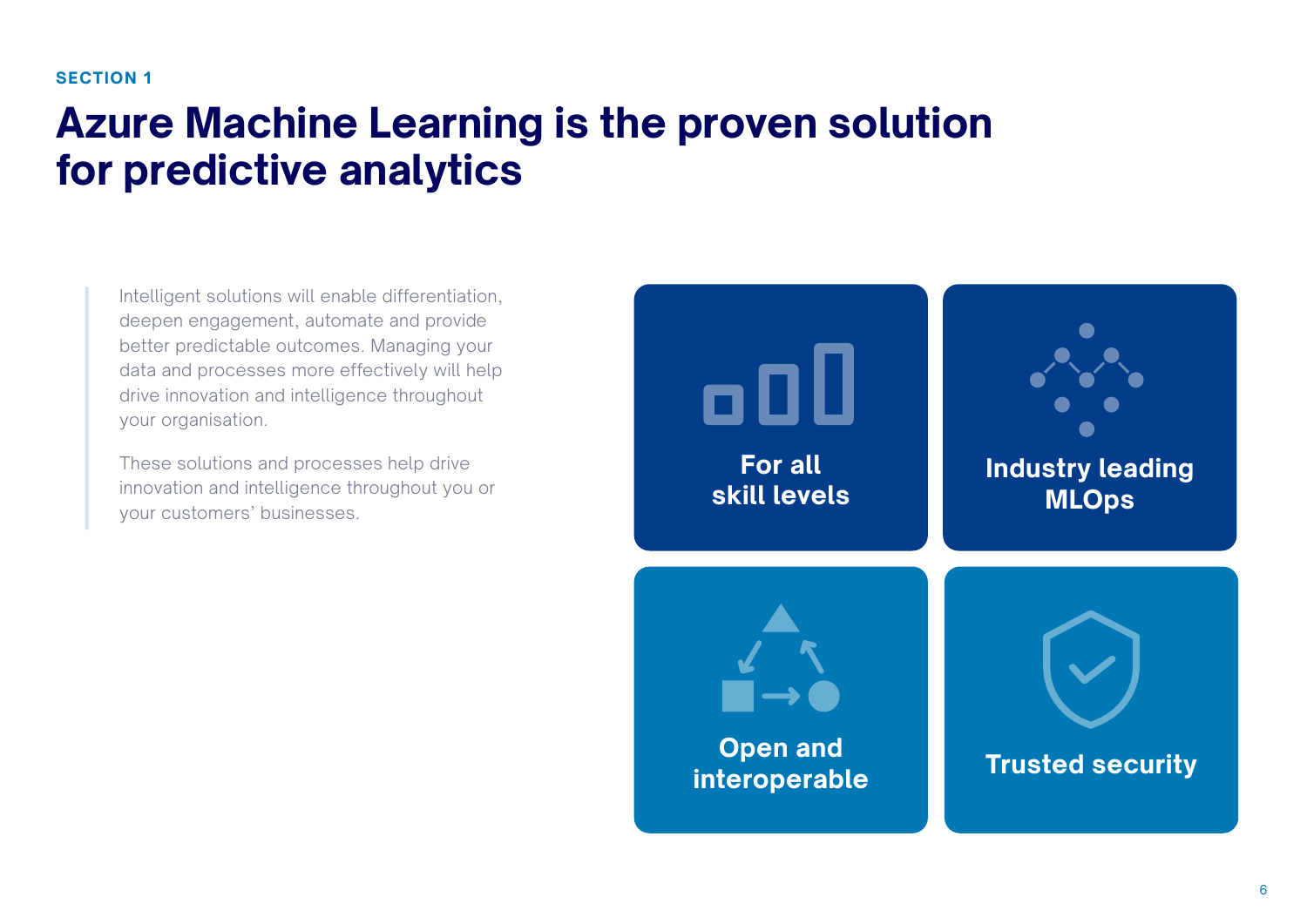# **Value of analytics & AI**

Value doesn't come from simply accumulating more and more data. Data needs to be trusted, it can only be trusted when the right governance and policies are in place. Only then will data help your organisation to make better, faster decisions and deliver competitive advantage.

Technology is helpful in deriving value from data but not without the people who have the knowledge and skill to understand it and the policies and processes to ensure it's being used for the good of the business. Only when the people and processes align with the technology, can data be collected, governed, and managed well. And only then, can businesses experience real value, from data, analytics & AI to accelerate digital transformation through data driven insights and actions.

## **Powering up operational efficiency**

- Improve performance from faster, more accurate insights and predictions
- $\odot$  Tighten control over your data while meeting compliance requirements
- **⊙** Reduce time-to-value and maximise investments

## **Powering up competitive advantage**

- $\odot$  Act proactively with insights that detect patterns from processing massive volumes of data
- $\odot$  Drive innovation from insights to engage customers, empower employees, and deliver better business outcomes
- Accurately analyse customer behaviour to spot trends and increase value delivered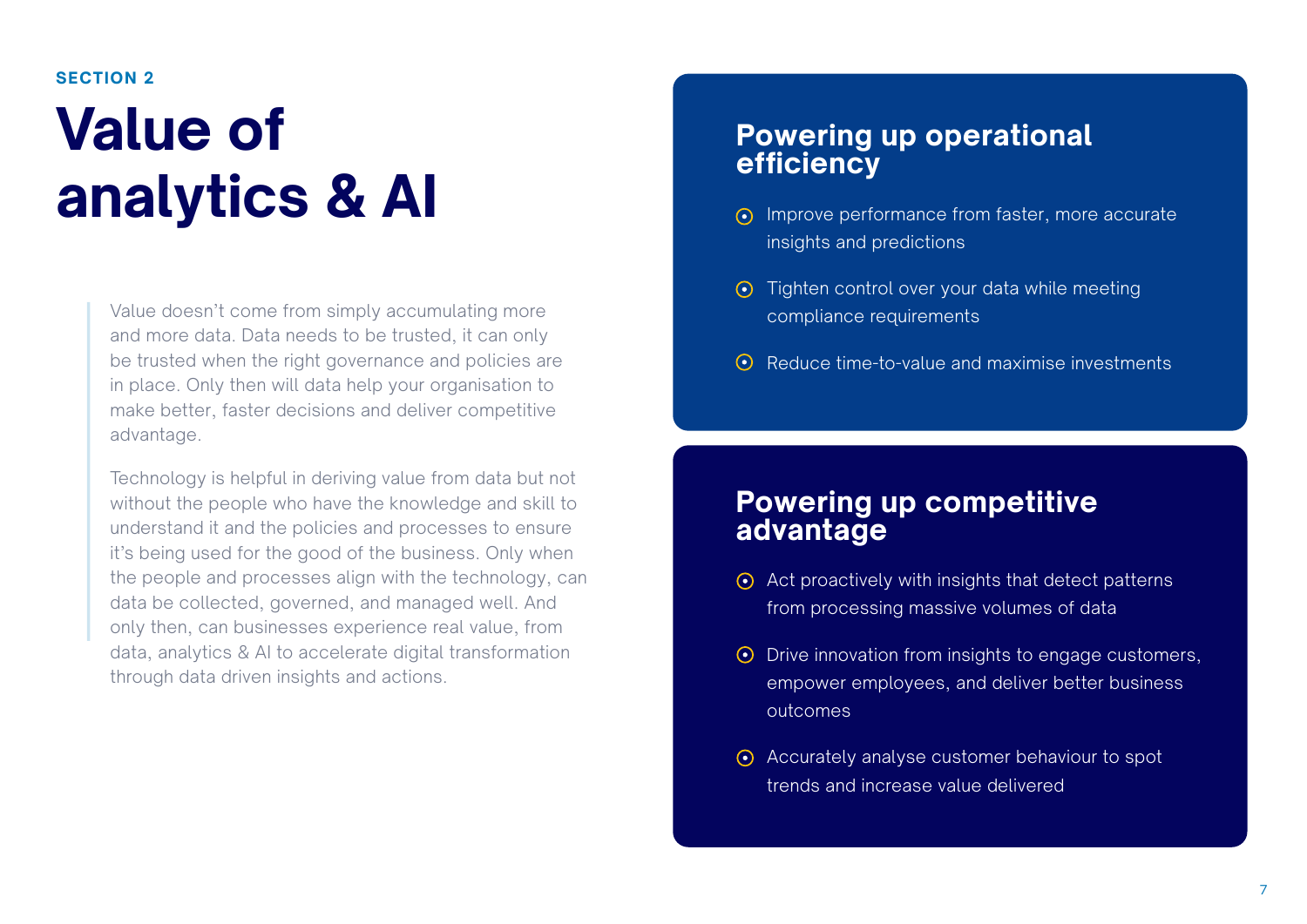## **Powering up business performance**

### $\odot$

## **Empowering truly unified data**

Get more out of your BI tools with a unified service that aligns the needs of the business with data and provides actionable insights.

#### $\odot$

## **Empowering accessibility and collaboration**

Help everyone at your organisation engage directly with data. Use Power BI to make it easier for more people on your team to explore analytics and generate and share reports.

## $\odot$ **Empowering advanced security**

Automatically protect sensitive data in real time with columnlevel security, fine-grained access controls, native row-level security and dynamic data masking.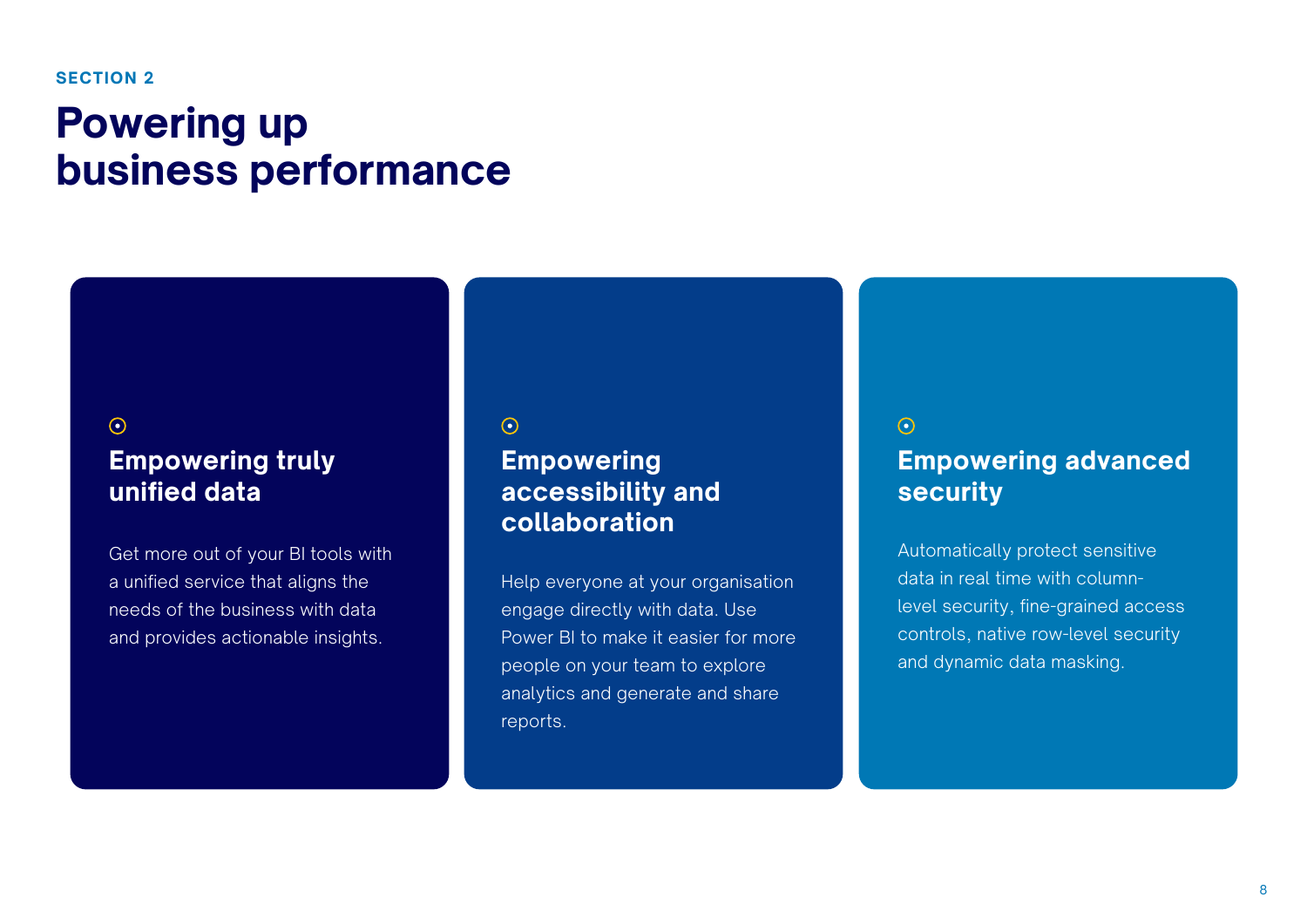## **Client Solutions - How we can help**

### **Data Quality & Governance**

Data quality is critical to digital transformation success. Poor quality of data is a major obstacle to delivering actionable insights, with 50% of companies in a recent EY report citing it as a major challenge.



"Only 3% of companies' data meets basic quality standards"

**Harvard Business Review**

"It costs ten times as much to complete a unit of work when the data is flawed in any way as it does when they are perfect."

**Harvard Business Review**

"Virtually everything in business today is an undifferentiated commodity, except how a company manages its information. How you manage information determines whether you win or lose."

**Bill Gates**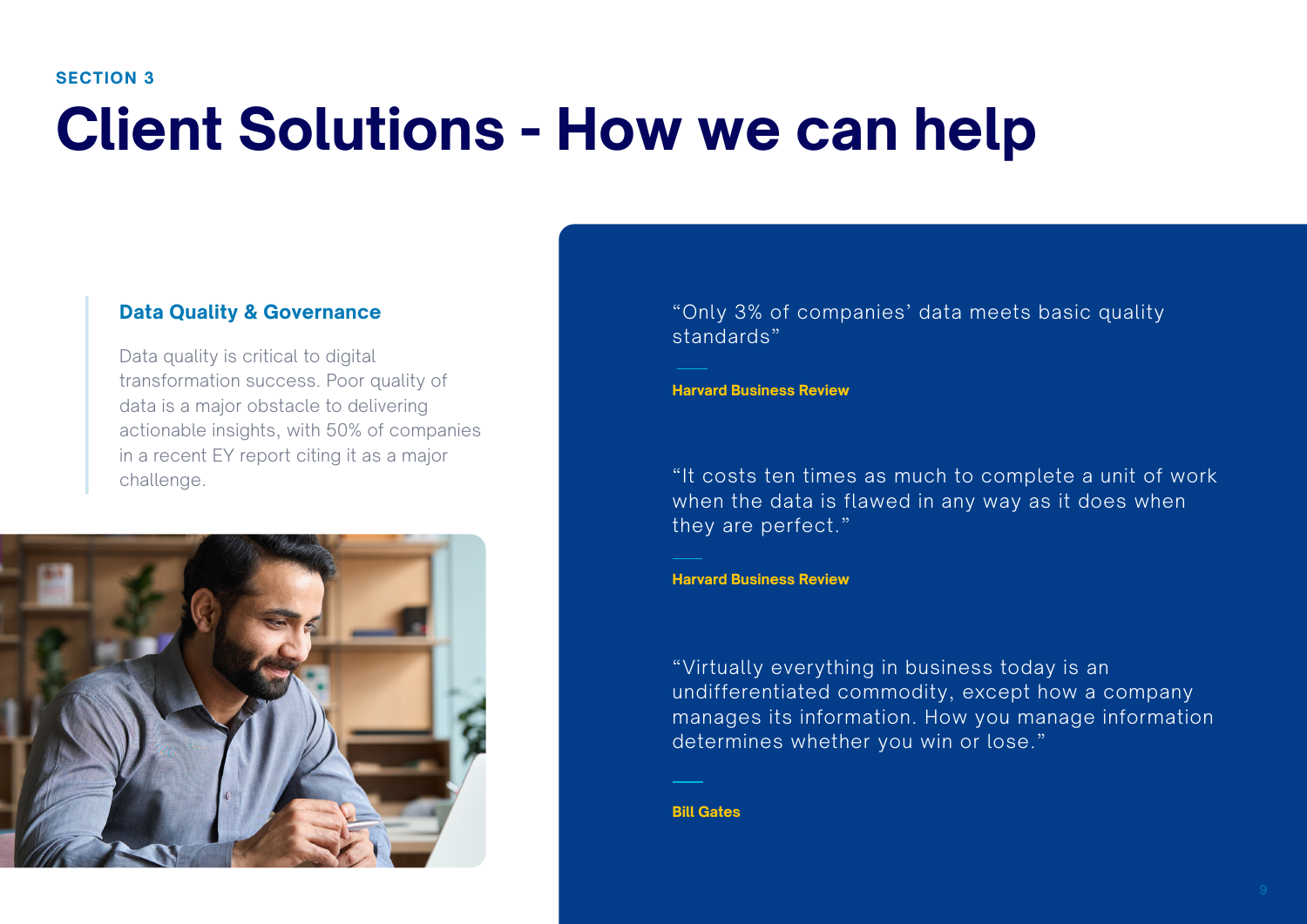## **According to IDC Report "Data Age 2025"**

**77%** say that business adoption of data initiatives is a major challenge

**99%**

identify people and process issues as a challenge

**40%**

identify lack of organisational alignment on data alignment on data **24%** 



cite cultural resistance as an impediment to data projects

The vast quantity of data available today is like nothing we've experienced before. However, according to IDC we're only using about 8% of the data we generate. Technology is helpful in deriving value from data but not without the people who have the expertise and skill to contextualise its relevance at a business level. A survey by Harvard Business School found that only 7.5% of organisations cite technology as a primary difficulty when it comes to rolling out data projects. Only when the people and processes align with the technology, can data be collected, governed, and managed well. And only then, can businesses experience real value.

Data quality and data governance are essential for the successful delivery of all other digital transformation programs — without solid data quality and governance, AI, IOT, and BI projects are doomed from the outset.

Such projects are varied and complex — very few enterprises get it right the first time. To complicate matters further, there are many new data management solutions appearing on the market which claim to be silver bullets to solve all data management and governance challenges. In our experience, many of these are incomplete and can lead companies astray.

The journey to best-in-class data management will vary from organisation to organisation depending on the scale, complexity of operations, and the markets they serve. A typical journey will take anywhere from six months to a couple of years but is usually iterative and ongoing.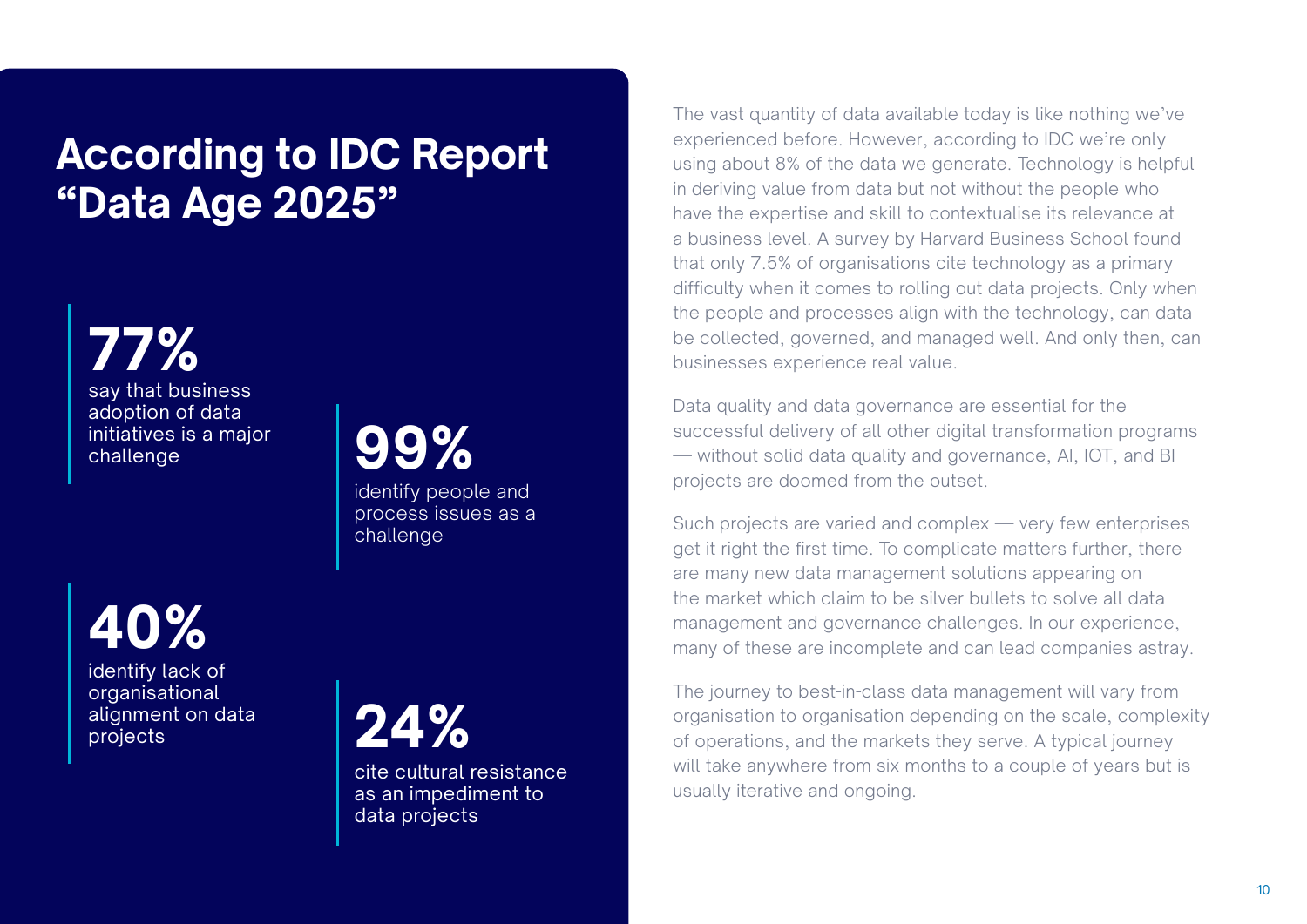Client Solutions has helped many organisations on their data management and analytics journeys over the last 27 years. Some key learnings we've found include:

### $\odot$

**Throwing money at data management won't make it a success.**

### $\odot$

**Data initiatives require collaboration between IT teams and business teams.**

## $\odot$

## **Executive championship of data initiatives is crucial.**

The C-suite must sponsor the data strategy from the top down and make the necessary hires to prioritise data as a strategic asset.

### $\odot$

### **Partnerships are key.**

Talk to industry experts who have solved data problems in the past and know what pitfalls to watch for in data management and governance, learn from experience and insight.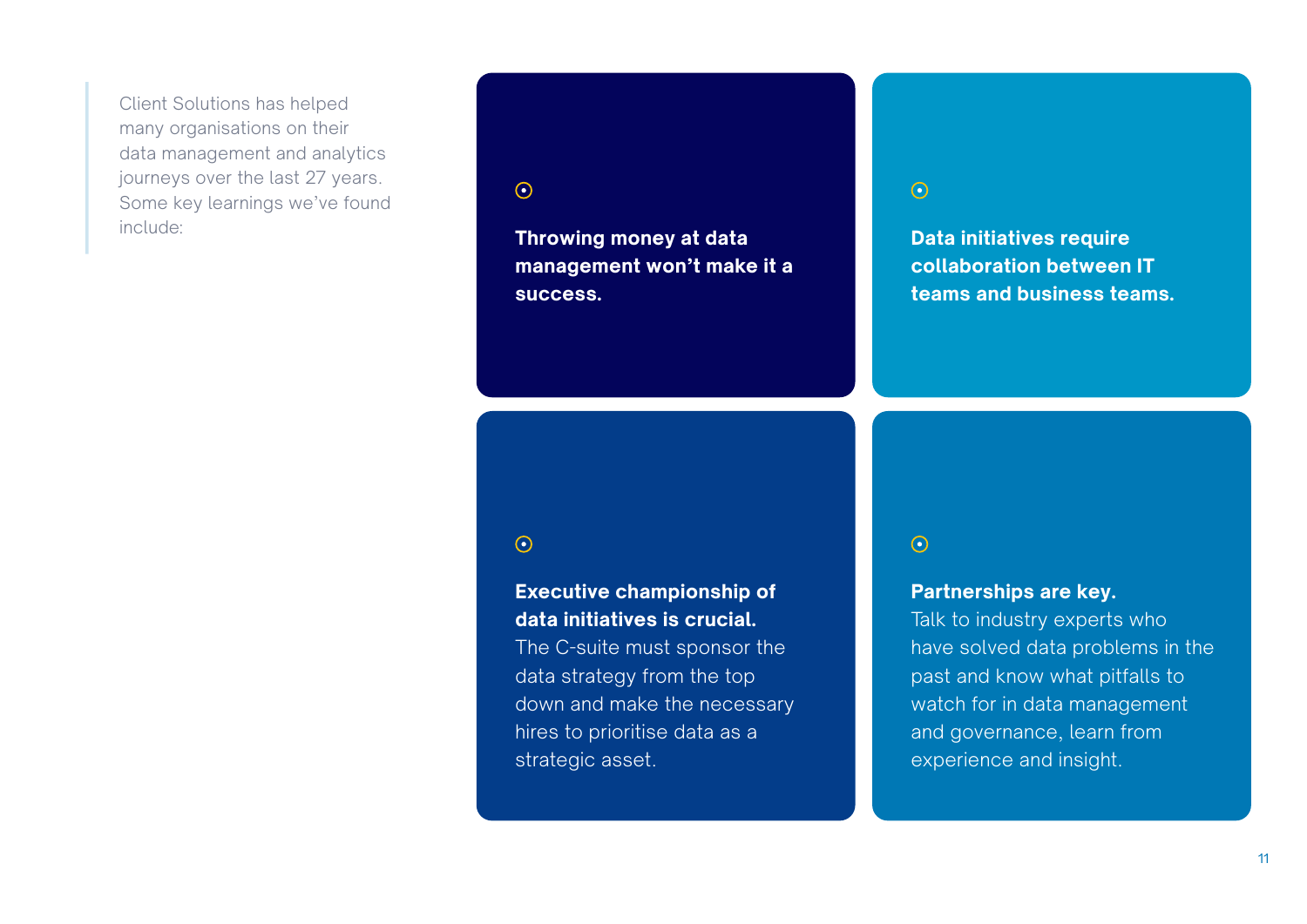# **Powering up IPB Insurance with strategic data management**



#### **Challenge**

The challenge presented to Client Solutions was to determine how business information analysis might be optimised to support the strategic objectives of IPB Insurance.

#### **Approach**

A critical starting point was determining how IPB's data can be best engaged to support achievement of the strategic objectives of the business. This included having a deep understanding of what kind of data was needed, including both internal and external data. We also looked at the data from a quality, governance and ownership point-ofview and considered regulatory and privacy aspects including GDPR, data lineage and overall Master Data Management. Finally, we looked at tooling, technology and training in terms of the best fit, considering the existing investments and people skills.

### **Outcome**

The data strategy we delivered at IPB was tightly aligned to the business strategy. It went beyond technology and included securing sponsorship, establishing a funding model, organisational change management, data governance, data stewardship and success metrics.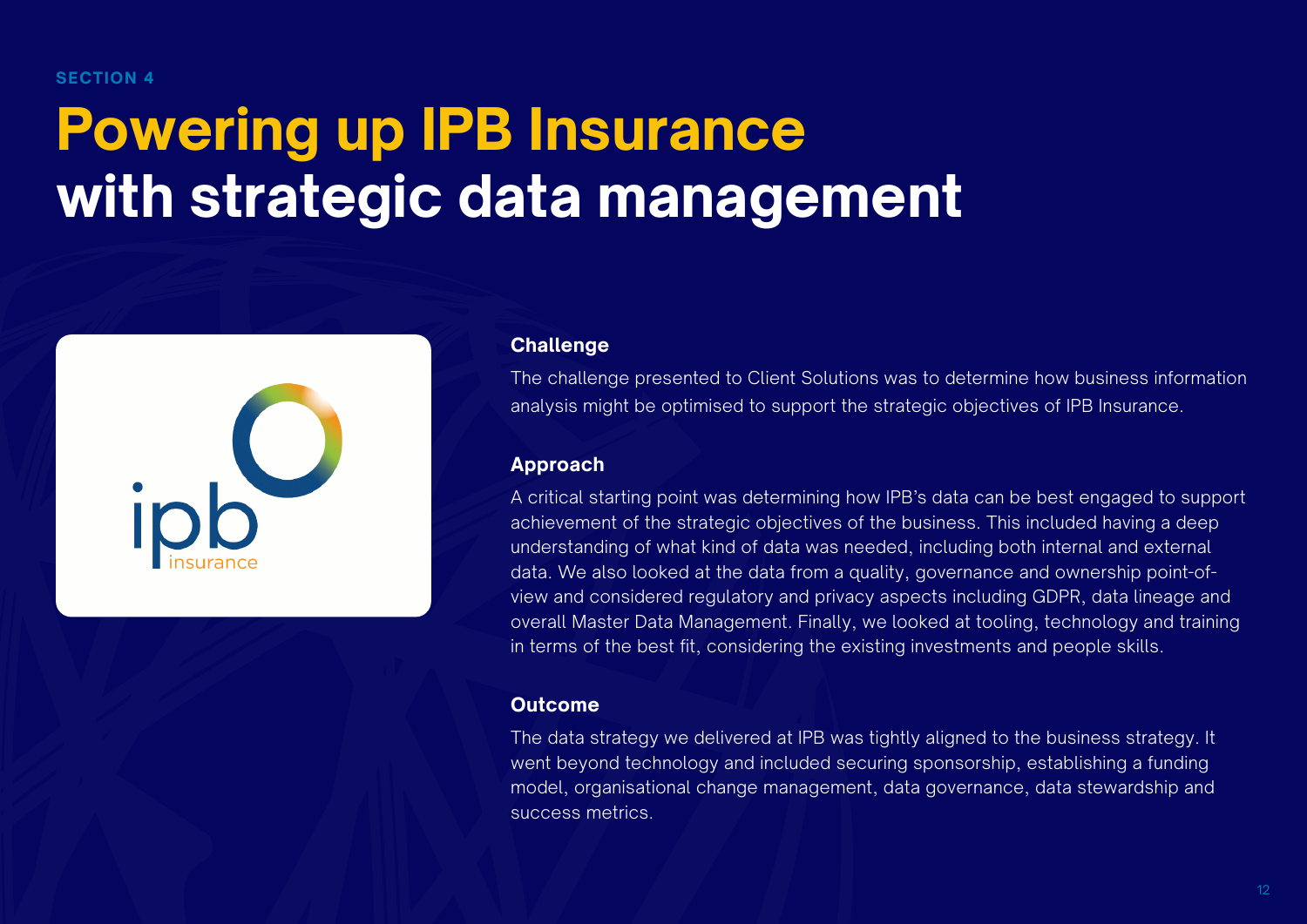## **Testimonials**

"We're pleased to continue our ongoing relationship with Client Solutions. The innovation, creativity and value for money products that Tesco Mobile brings to the Irish market means our customer base continues to grow. We look forward to working with Client Solutions to continue to serve our mobile customers a little better every day".

**Geoff Byrne, chairman, Tesco Mobile Ireland**

"The strategy delivered by Client Solutions provided a road map of the data dependent capabilities that IPB is committed to navigating in order to achieve the desired business transformation."

**IPB Insurance case study**

"Our goal is not data for the sake of data, but to embrace the cloud and analytical technologies to deliver more expert insights to the right stakeholders at the right time."

**Nick Farrant, Senior Vice President, Rolls-Royce**